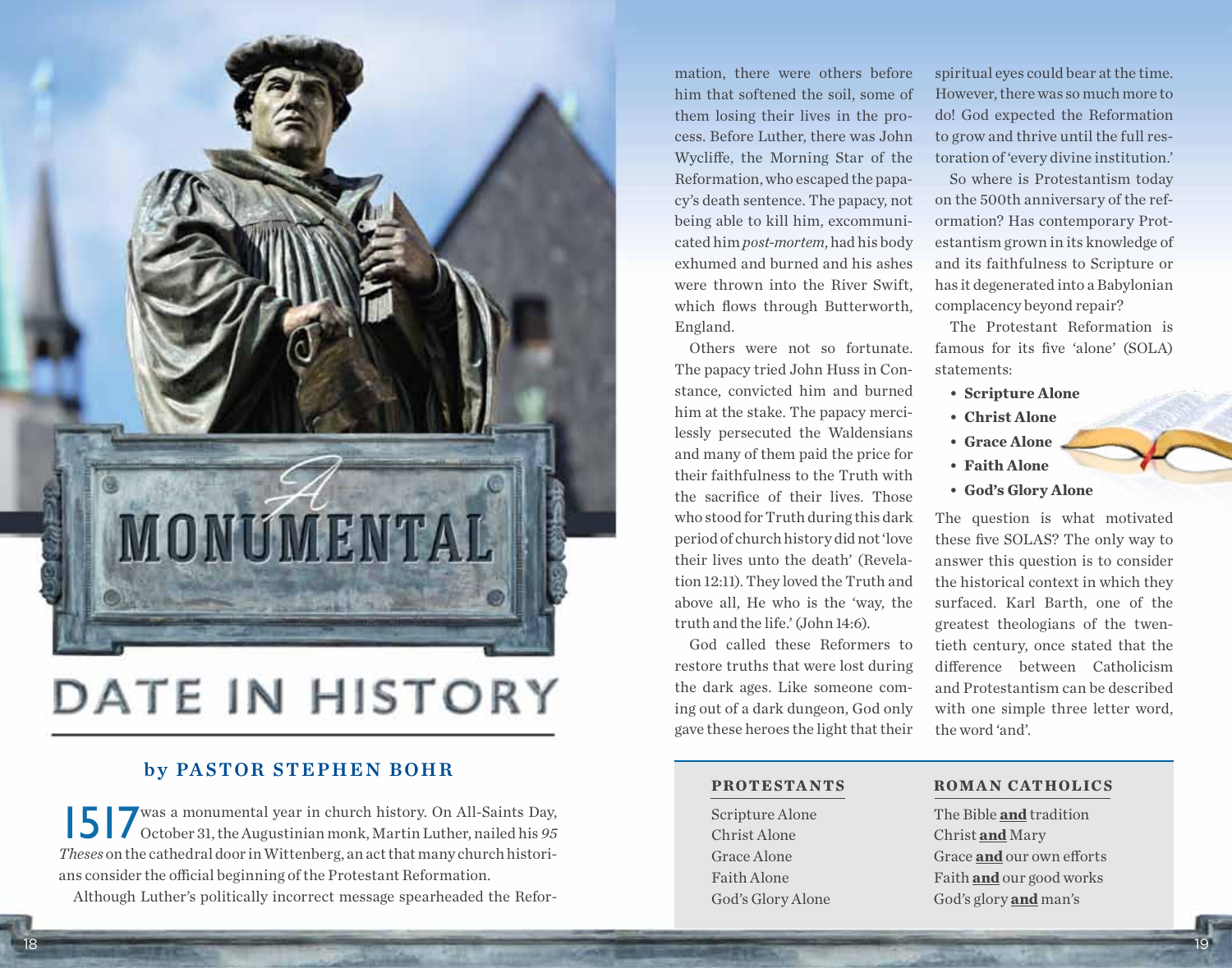Protestantism today has not only failed to advance in truth, it has become powerless because it is so much like Catholicism. It has regressed from the times of Luther and is no longer protesting anything. God gave the papal harlot 'time to repent' during the 1,260 years but 'she would not' (Revelation 2:21) so her door of mercy closed in 1798 when she received the deadly wound. God also gave Protestantism time to fulfill her divine commission, however, when the churches expelled the Millerites from their communion leading up to 1844 and rejected the message of Christ's soon return, their door of mercy closed. Since then, Protestantism has embraced further heresies and has fallen deeper and deeper into what Ellen White called 'infidel hardihood'. Several factors have gagged Protestantism and muted its voice. Here are some:

First, the prevalence of a <u>Prosperity Gospel</u>. The idea of those who preach this kind of 'gospel' is that God wants all Chris-First, the prevalence of a **Prosperity Gospel**. The idea of those who preach this kind of tians to be equally rich and prosperous in this world. This false gospel has led the celebrity preachers of the land to focus on temporal prosperity in the here and now rather than eternal treasures in the sweet by and by. Like the prosperous man who built ever-bigger barns for 'his' goods, they feel comfortable here, thinking that the Lord has delayed

His coming and therefore they must gather as much of this world as they can while they wait.

*"Then He spoke a parable to them, saying: 'The ground of a certain rich man yielded plentifully. and he thought within himself, saying, What shall I do, since I have no room to store my crops? So he said, I will do this: I will pull down my barns and build greater, and there I will store all my crops and my goods. And I will say to my soul, Soul, you have many goods laid up for many years; take your ease; eat, drink, and be merry. But God said to him, Fool! This night your soul will be required of you; then whose will those things be which you have provided? So is he who lays up treasure for himself, and is not rich toward God.'"* (Luke 12:16-21)

This focus on the here and now rather than the sweet by and by has led these 'commercial preachers' to a lifestyle of corporate jets, lavish mansions, gaudy attire and worldly fame and fortune. It is a proven fact that worldly prosperity tends to destroy the desire for the coming of Jesus because we are quite comfortable here, that is, until we are on our deathbed! Ellen White wrote:

*"Many have urged with great enthusiasm that all men should have an equal share in the temporal blessings of God; but this was not the purpose of the Creator. Christ has said that we shall have the poor always with us. The poor, as well as the rich, are the purchase of His blood;* 



*and among His professed followers, in most cases, the former serve Him with singleness of purpose, while the latter are constantly fastening their affections on their earthly treasures, and Christ is forgotten. The cares of this life and the greed for riches eclipse the glory of the eternal world. It would be the greatest misfortune that has ever befallen mankind if all were to be placed upon an equality in worldly possessions."* Counsels on Health, p. 230

Are the majority of those who are comfortable in this world willing to give up all, even life itself, for the cause of truth? Hardly. Jesus was certainly correct when He stated that it is *'easier for a camel to go through the eye of a needle than for a rich man to enter the kingdom of God.'* (Matthew 19:23)

2 A second factor in the demise of Protestantism is the deemphasis on the importance

of **sound doctrine** and a dependence on feelings and emotions as the definitive source of truth. Postmodern thinking and the Emerging Church Movement have been foremost in destroying the idea that there is such a thing as absolute doctrinal truth. As we know, this diminishing of doctrinal truth will lead Protestants to unite with Catholics on common points of doctrine while setting aside those points that they consider less essential and inconsequential:

*"The wide diversity of belief in the Protestant churches is regarded by many as decisive proof that no effort to secure a forced uniformity can ever be made. However, there has been for years, in churches of the Protestant faith, a strong and growing sentiment in favor of a union based upon common points of doctrine. To secure such a union, the discussion of subjects upon which all were not agreed—however impor-*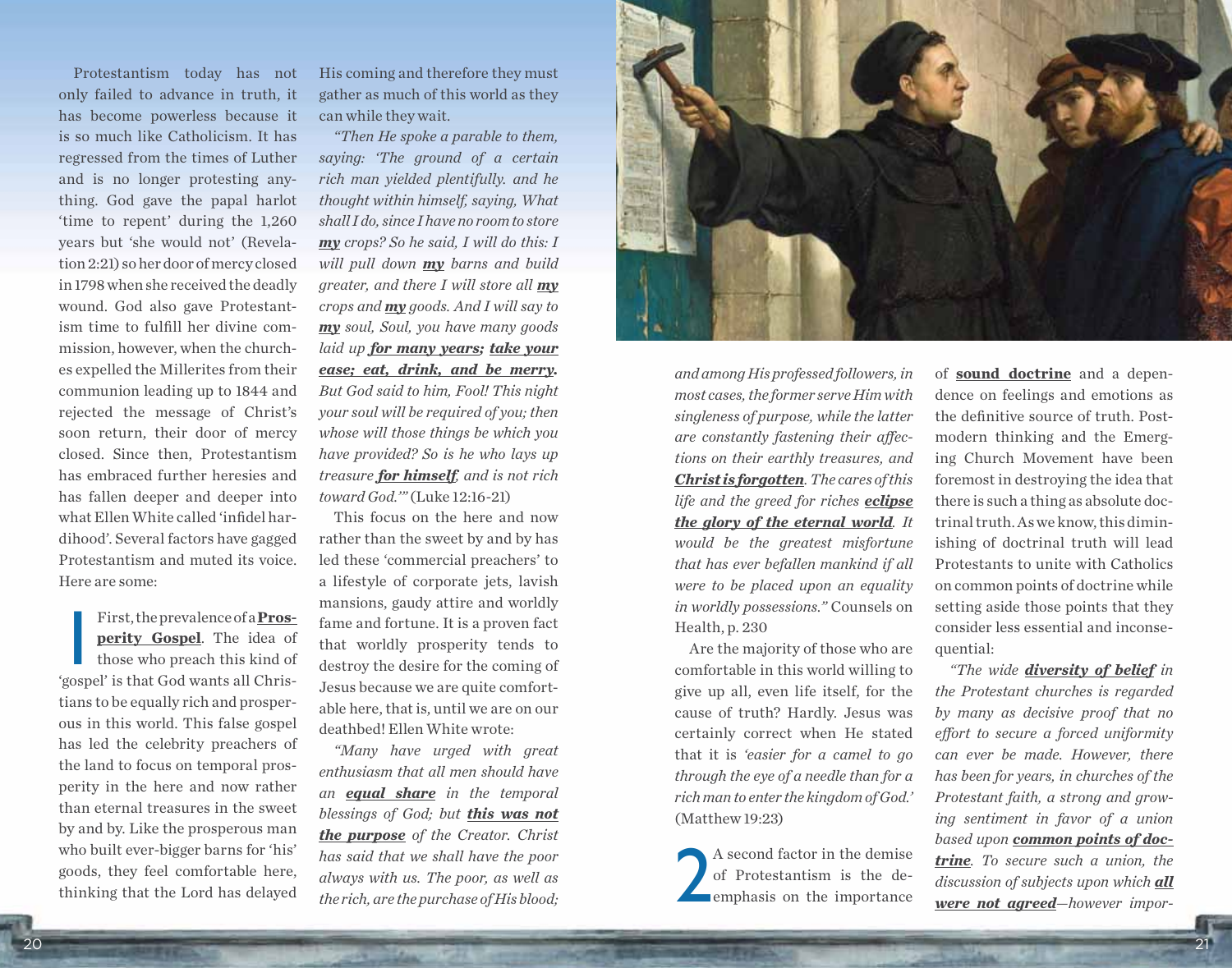*tant they might be from a Bible standpoint—must necessarily be waived."* GC, p. 444

Paul had already predicted that in the last days, Christians would not endure **sound doctrine** but would pile up teachers to scratch their itching ears, teaching them that they can have their cake and eat it too, that is to say, that they can be saved while they hang on to their own sinful desires (2 Timothy 4:3).

A third factor in the fall of<br>Protestantism is **political**<br>activism with Roman Catho-<br>lics to influence the government A third factor in the fall of Protestantism is **political activism** with Roman Cathoto implement their agenda. The Christian right desires to make Christ the ruler of this world and its political systems. For example, Christian conservatives applauded Donald Trump for weakening the force of the Johnson Amendment by instructing the IRS to go easy on non-profits that support specific political parties. Ellen White described the aspirations of the National Reform Movement in the late 1800's (aspirations that will recur vigorously in the future):

*"They desire to make our Lord the ruler of the kingdoms of this world, the ruler in its courts and camps, its legislative halls, its palaces and market places. They expect Him to rule through legal enactments, enforced by human authority. Since Christ is not now here in person, they themselves will undertake to act in His stead, to execute the laws of His king-* *dom."* The Desire of Ages, p. 509

4 A fourth factor in the muting of Protestantism is its obsessive desire to be **politically correct**. The tendency in today's culture is not to say anything that will offend anyone. This tendency has infiltrated the church to the point that members are not willing to speak up for fear of offending someone who is of a different opinion. I remember when the White House was lighted with rainbow colors after the Supreme Court legalized gay marriage and when Loretta



Lynch, the attorney general mandated transgender public restrooms. A handful of pastors spoke up but the preponderance of the Christian churches remained silent.

Elijah is a type of the final generation. When King Ahab accused him of troubling Israel Elijah boldly exclaimed: *"I have not troubled Israel, but you and your father's house have, in that you have forsaken the commandments of the Lord and have followed the Baals."* (1 Kings 18:18) Moreover, when he confronted

the false prophets of Baal on Mt. Carmel, he told it like it is: *"How long will you falter between two opinions? If the Lord is God, follow Him; but if Baal, follow him."* (1 Kings 18:21)

The tragic part of the story was the tepid response of those who claimed to be God's people. They remained neutral and 'answered him not a word'. Regarding this episode, Ellen White explains:

*"If God abhors one sin above another, of which His people are guilty, it is doing nothing in case of an emergency. Indifference and neutrality in a religious crisis is regarded of God as a grievous crime and equal to the very worst type of hostility against God."* Testimonies for the Church, volume 3, p. 280

Objective Truth has paid a very high price at the altar of political correctness. Ellen White explained that 'false charity' (her term for political correctness) has blinded the eyes of Protestants and will eventually lead them to believe evil and condemn good:

*"As the Protestant churches have been seeking the favor of the world, false charity has blinded their eyes. They do not see but that it is right to believe good of all evil, and as the inevitable result they will finally believe evil of all good. Instead of standing in defense of the faith once delivered to the saints, they are now, as it were, apologizing to Rome for their uncharitable opinion of her, begging pardon for their bigotry."* The

Great Controversy, pp. 571, 572

A fifth factor in the death<br>of Protestantism is the<br>encroachments of culture<br>that has led the churches to embrace A fifth factor in the death of Protestantism is the **encroachments of culture** liberal ideas. The media has bombarded society with ideas that clearly contradict Scripture and these ideas have flooded the churches. Among many Protestants, there is no longer any objection to things such as gay marriage, LGBTQ, evolution and crass materialism. Sin has ceased to be sinful! Ellen White predicted that liberal ideas would eventually lead to a union of Protestants with Catholics:

*"This union will not, however, be effected by a change in Catholicism, for Rome never changes. She claims infallibility. It is Protestantism that will change. The adoption of liberal ideas on its part will bring it where it can clasp the hand of Catholicism."* The Review and Herald, June 1, 1886.

The word 'liberal' here is not primarily descriptive of theological liberalism but rather being open to unity in diversity and inclusiveness without regard to Bible principles:

*"Sinners are continually crying, 'You are narrow, so narrow.' 'Liberalism,' cry the lawless; 'bring not your claims of law upon us.' 'The religion of Christ,' says another, 'is too hard. I cannot be a Christian; it involves too much.'"* Manuscript Releases, volume 20, p.71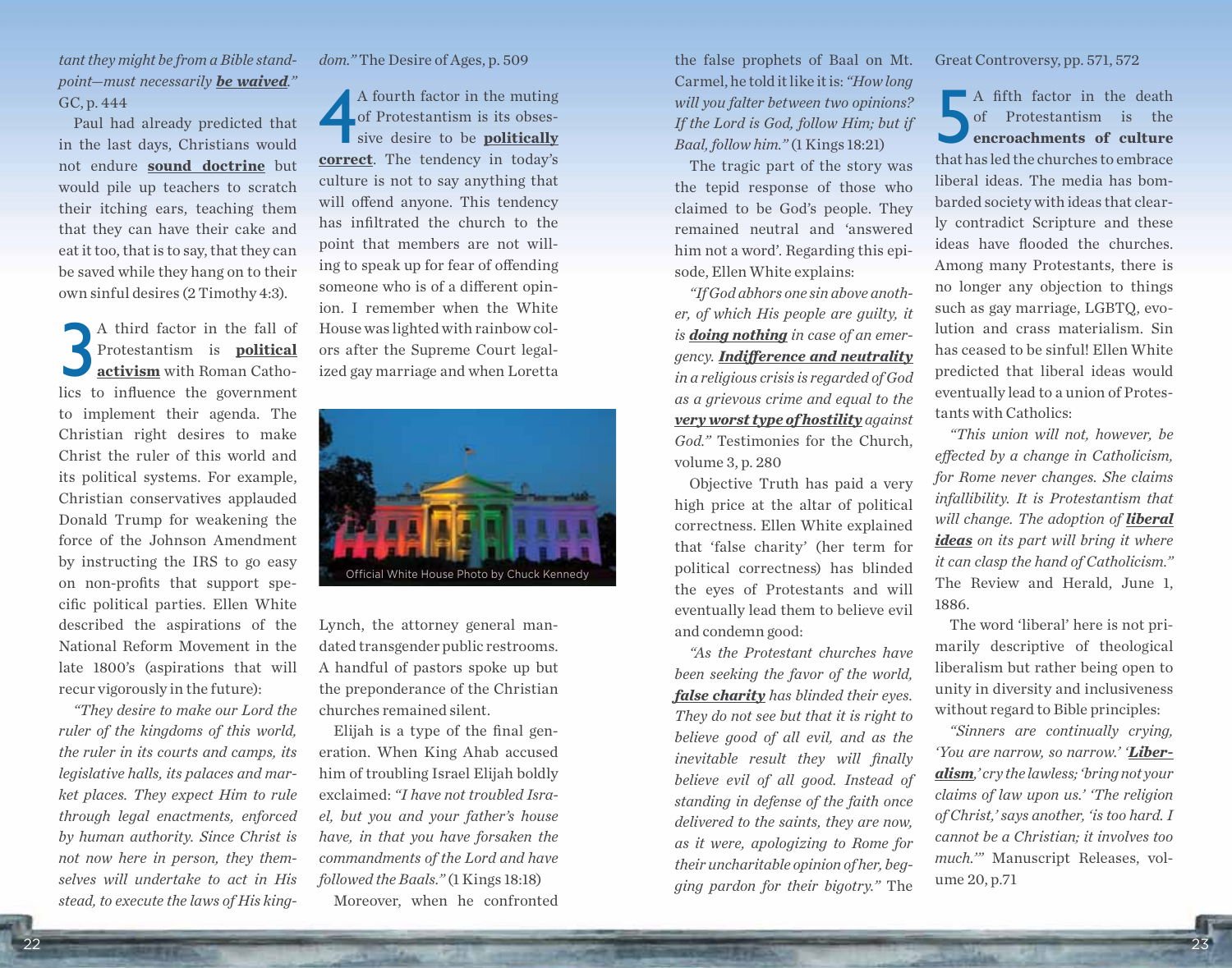A sixth factor that has led to<br>the eclipsing of Protestantism<br>is **historical amnesia**. These<br>days few students are interested in A sixth factor that has led to the eclipsing of Protestantism is **historical amnesia**. These the humanities, particularly history. After all, history is simply all about boring names, dates and places right? Not at all! Historical amnesia can be deadly. The philosopher Santayana wrote some wise words, 'those who fail to learn from the mistakes of history are bound to repeat them'. Protestants in the United States suffer from an amazing historical ignorance when it comes to the papacy's past, yet inspiration tells us that:

*"Stealthily and unsuspectedly she* [the papacy] *is strengthening her* 

*forces to further her own ends when the time shall come for her to strike. All that she desires is vantage ground, and this is already being given her."*  The Great Controversy, p. 581

The papacy has hoodwinked most contemporary Protestants into thinking that it has changed and is

now an ally rather than an enemy. They see the papacy as a harmless organization that fights for human rights, for the poor, for the environment, for family values and for the rights of immigrants. They perceive that the papal persecutions are a relic from the ancient past. They pay heed to their eyes and ears rather than what Bible prophecy teaches about the papacy.

In the recent past, notable evangelicals and Catholics signed an ecumenical document titled 'Evangelicals and Catholics Together' and Lutherans and Catholics signed a 'Joint Declaration on Righteousness by Faith'. Rick Warren, upon whom has fallen the man-

> tle of Billy Graham, has spoken words of commendation about Pope Francis I, and the pope has invited notable evangelical leaders such as Joel Osteen, Kenneth Copland, James Robison and Tony Palmer to visit the Vatican. Moreover, the Waldensians—of all people—invited Pope Francis to Torre Pellice where he

*Stealthily and unsuspectedly she the papacy is strengthening her forces …*

received a warm welcome. In addition, the pope and Lutherans will celebrate the 500<sup>th</sup> anniversary of the Protestant Reformation together in Malmo, Sweden at the end of October. It is obvious that Protestantism no longer fears the papacy!

The final factor that has led<br>Protestantism to die is the<br>loss of its prophetic vision.<br>Proverbs 19:28 tells us that 'where The final factor that has led Protestantism to die is the **loss of its prophetic vision**. there is no vision, the people perish.' A more accurate translation would be 'where there is no prophetic vision the people lose restraint'. Protestantism has lost its bearings because it has embraced preterism and futurism as its method of interpreting Bible prophecy.

Most liberal mainline Protestant churches either have no interest in Bible prophecy or use a preterist method to interpret it. In the latter case, they teach that the antichrist prophecies found their fulfillment in the distant past with Antiochus Epiphanes and the Roman emperors and therefore have no relevance for us today. On the other hand, conservative evangelicals and charismatics employ a futurist method where the antichrist has not yet risen but will appear for a short period at the very end of time after the rapture of the church. Both of these methods fail to discern that the antichrist arose in the past, is **now present**, although wounded, and will rise to global power in the future! Ellen White warned about the dangers of

misplacing the time for the fulfillment of Bible prophecy:

*"Some will take the truth applicable to their time, and place it in the future. Events in the train of prophecy that had their fulfillment away in the past are made future, and thus by these theories the faith of some is undermined."* Manuscript 31, 1896

So, if both Catholicism and Protestantism have lost their way, has God left Himself without a witness? Of course not! In the aftermath of 1844, God gathered the 'remnant scattered abroad' to finish the work that Protestantism has failed to accomplish (Revelation 12:17). To this Remnant church, God has given the awesome responsibility of restoring all things (Malachi 4:5, 6; Matthew 17:11) and they are to allow nothing else to absorb their attention:

*"In a special sense Seventh-day Adventists have been set in the world as watchmen and light bearers. God has entrusted them with the last warning for a perishing world. On them is shining wonderful light from the word of God. God has given them a work of the most solemn import the proclamation of the first, second, and third angels*' *messages. There is no other work of so great importance. They are to allow nothing else to absorb their attention."* 9T, p. 19

The task that awaits that Remnant appears impossible and overwhelming. We live in a world that is approaching a population of 10 billion. How can we reach them